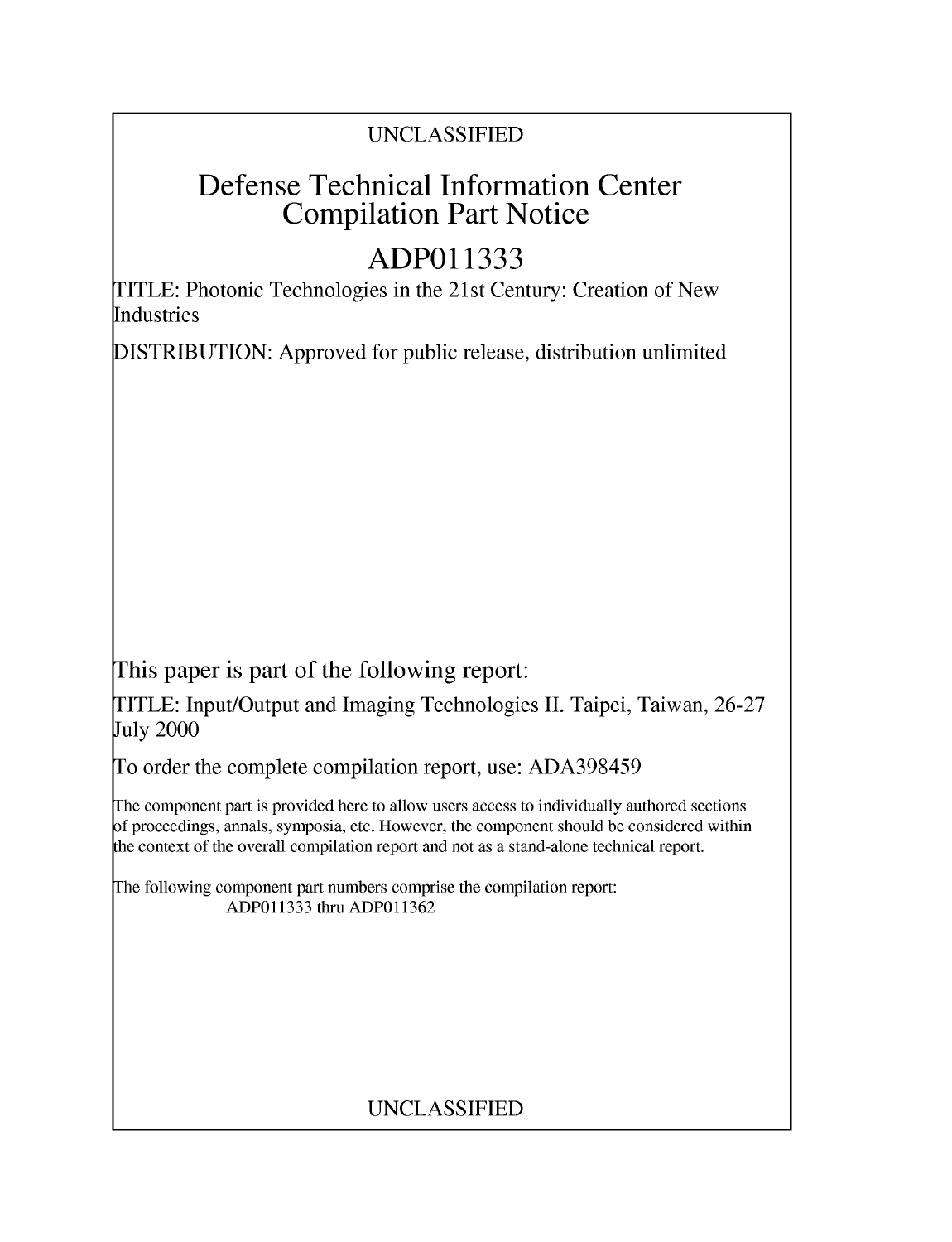## Photonic Technologies in the 21st Century: Creation of New Industries

### Teruo Hiruma Hamamatsu Photonics KK Hamamatsu, Japan

#### ABSTRACT

As we approach the new millennium, the ongoing aim of human society is not only for promoting scientific technology but also creating new industries. To achieve this goal, each person in industry must recognize anew that the real meaning of science is to explore the absolute truth. It is also important that people recognize that there are unlimited matters which we humans do now yet know.

#### 1. **INTRODUCTION**

The 20th century was one that witnessed many great discoveries and our knowledge increased many times during the last one hundred years. Yet even with such an explosion of knowledge and information there is much more that we do not yet understand. Our present knowledge represents only a fraction of what there is to know. For example, there have been major breakthroughs in understanding cell structure by studying individual components or systems such as the role of calcium ions in signal transduction. However very little is known about how all of these components work in concert. It is very much like trying to understand an orchestra by studying the individual instruments. In the future we will develop methods to study the function of the entire cell not just individual systems. On the molecular level we are just beginning to study the details of molecular dynamics'during a chemical reaction. The work of this year's Nobel Prize winner in chemistry, Dr Zewail shows how it is possible to use photonics to study the intimate detail of a chemical reaction. Once we gain such detailed information about more complex systems it will be possible to more efficiently produce the chemicals we need and to destroy those that we no longer require.

At Hamamatsu Photonics it is our corporate mission to provide photonics technology that will help us to gain new knowledge of the world we live in. Photonic technologies are very unique in that they let us observe the parts of the world that are very far away (thousands of light years), very small (nanometers) or happen very quickly ( in femtoseconds). The roots of our company can be found in the pioneering spirit of Professor Kenjiro Takayanagi who independently developed the technology of television despite the fact those around believed it could not be done because it had never been done. Professor Takayanagi hoped to develop a new way for people to experience the world. We inherited his spirit and continue this idea by using photonics to gain knowledge as well as improve the quality of life for all people.

In the twenty first century it will be possible that we could make all of mankind healthy. Not just in a physical sense but in the definition of the World Health Organization where "Health is a state of complete physical, mental and social well-being and not merely the absence of disease or infirmity." Photonics has the potential for creating the knowledge and industry that could make this possible. It is our hope that this new century sees the beginning of a new economic cycle shown in Figure 1. While industry is designed to generate profit, the purpose of industrialization is for all of mankind to share a common understanding of the New Life Style and to benefit from the New Standard of value, namely Health as defined above.

#### Figure **1:**

| New Science $\rightarrow$ New Scientific Knowledge $\rightarrow$ New Technology |                        |
|---------------------------------------------------------------------------------|------------------------|
| <b>New Standard of Value</b>                                                    | <b>New Application</b> |
| New Style of Life $\leftarrow$ New Industry $\leftarrow$ New Market             |                        |
| *Also published in Proceedings of SPIE Volumes 4078, 4079, 4081, and 4082       |                        |

In *InputlOutput and Imaging Technologies II,* Yung-Sheng Liu, Thomas S. Huang, Editors, Proceedings of SPIE Vol. 4080 (2000) **a** 0277-786X/00/\$15.00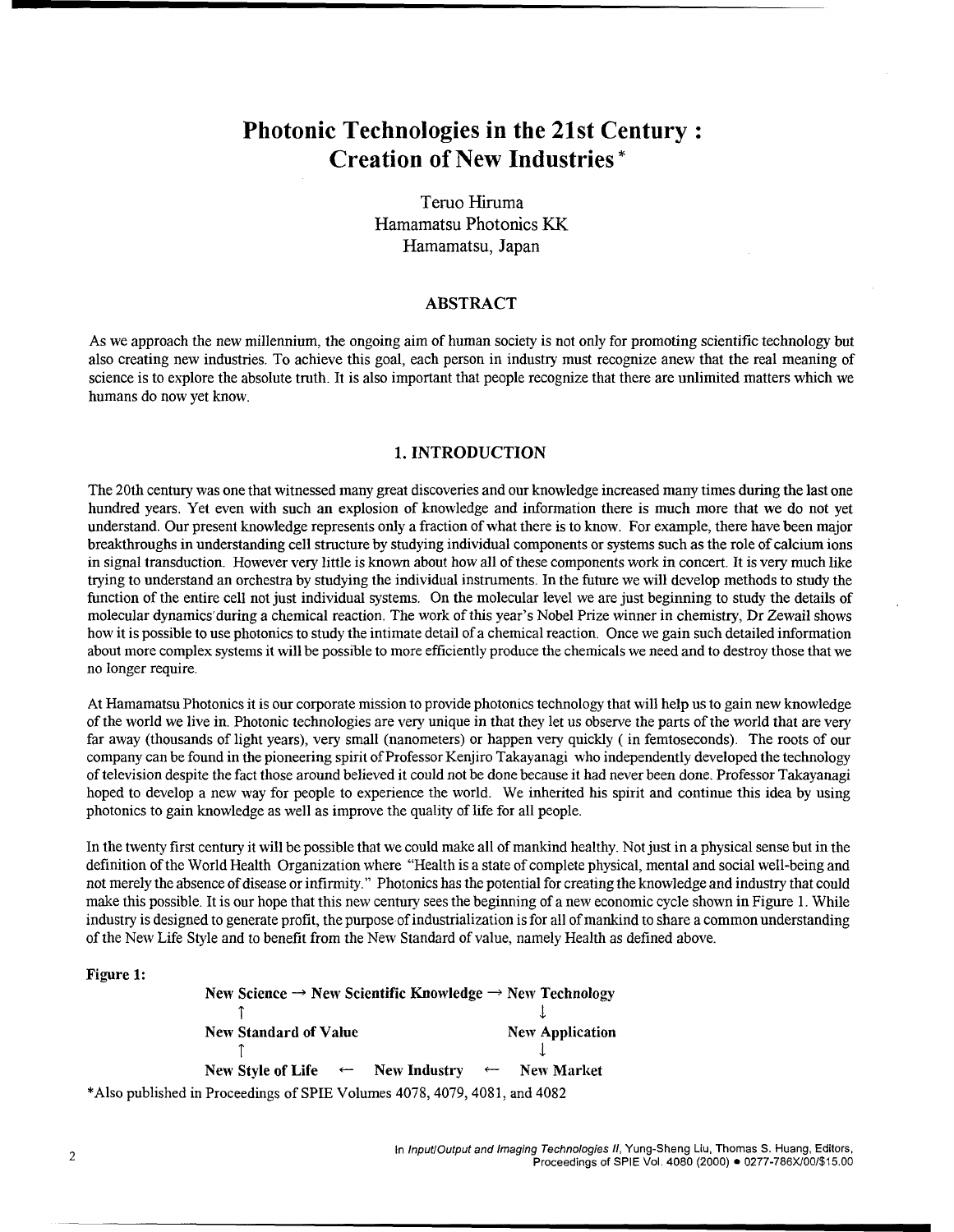Through the application of photonics we are now beginning to develop the New Science that will lead to the cycle illustrated in Figure 1. In this cycle, mankind is constantly improving its status by using new technologies to discover new knowledge. The application of this new knowledge leads first to new industries and then to a change in the social fabric of society. We understand that this is a very long-term goal. But mankind needs to dream in order to progress. Only by trying to see over the horizon can we discover something that will radically improve all of our lives. Thus while Hamamatsu Photonics' short-term goal is to generate profits, these profits are to be used in the quest for new knowledge which is our long-term target.

### 2. **TECHNOLOGIES**

This paper will discuss several technologies that are key to the development of new knowledge which will eventually produce new industries. Application of these technologies will be also discussed.

A. The Ultimate Laser Photon (Photon Factory)

The light emitted by a laser is unique in that it is monochromatic, coherent and directional. These properties have made laser-generated photons vital to all types of research ranging from biology to high-energy physics. We need to obtain a better understanding of exactly what is a photon and how it interacts with the world. By better understanding the photon on a fundamental level we will be able to use it more effectively. Phenomena such as the particle wave duality and teleportation must be better understood through a study of the photon.

The development of very small terawatt and pedawatt laser systems give many researchers access to inexpensive ultra high power. New physical phenomena are being discovered when such intense laser beams interact with matter because these lasers create electric fields much greater than those seen in any other experiment do.

#### B. Ultra Fast Measurement Technology

By continuing to push the speed at which we make measurements we will discover greater detail of how our world operates. We now have lasers that are capable of measuring the individual motion of atoms in molecules. Newer and faster methods will help get even greater detail of how molecules react. Even faster methods will allow us to follow the motion of electrons during important chemical reactions such as photosynthesis or vision.

C. Optical Correlation Technology

Even though we have discovered only a small fraction of our knowledge, we are severely limited in using it because even this limited amount of knowledge is to great to process with conventional computer systems. We must learn how to process information in parallel with optical processors such as spatial light modulators. Ultimately our goal is to process information in 3 or more dimensions using technology that must still be invented.

#### D. Forecast Simulators

With time not only has our information become too complex, but also the questions we need to answer become more difficult. As our planet' s population increases and our technology becomes more complex, the risk of answering a question incorrectly grows exponentially. For example, the consequences of incorrectly predicting the outcome of global warming will be severe if we either under estimate or over estimate the significance of burning fossil fuels. Premature curtailing of fossil fuels will severely curtail the growth of developing countries leading to unnecessary pain and suffering. Failure to prevent global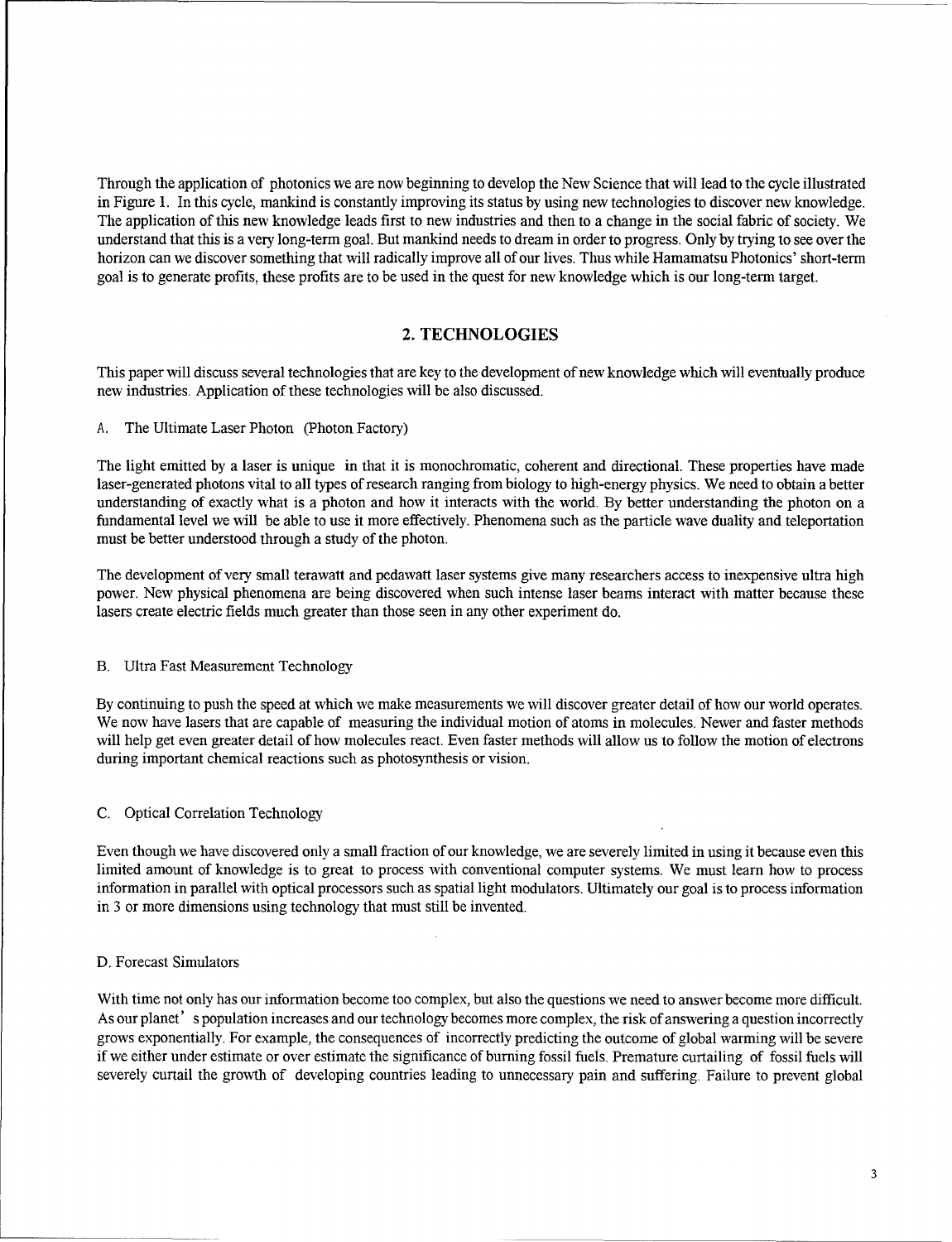warming will have even worse consequences. We need better methods to simulate events or conditions so we can better guide environmental, economic, technical, political, and military decisicns.

Ultimately nations will never again fight a war on the battlefield but instead will use simulations to replace them. The simulations will simultaneously decide the output as well as convince the parties that physical conflict is too costly.

#### E. High Power Lasers

Photons are capable of doing many important things such as curing cancer, printing this manuscript or repairing an integrated circuit. At very high photon densities there are many nev things that photons can do. At present, it is expensive to generate a lot of photons because the photon sources are expensive. Semiconductor laser diodes hold the promise of being able to reliably and inexpensively generate photons for many new **aid** exciting applications. Just like the replacement of the vacuum tube with the transistor and then to the integrated circuit, **:;o** too will the semiconductor laser evolve and result in important technologies and new industries that we cannot even imagine today.

#### F. New Photochemistry

Much of our planet's energy is wasted in creating chemicals that we eld to live or to improve our lives. Lasers are capable of creating specific excited states. Finding ways to selectively excited molecules so that they can be moved along specific reaction pathways will lead to huge savings in cost, energy and pollution. New knowledge on how to perform pathway specific photochemistry is vital to the goal of making everyone healthy according to the World Health Organization's definition of health.

 $\bar{\alpha}$ 

#### **3. APPLICATIONS**

We can only speculate on what the full effect of such new photonic te innologies will have in the long term. However over a short period of time we can easily imagine some of the benefits v might enjoy from these as well as other photonic technologies. Some of these benefits are discussed below.

#### A. Measurement of Physiological Functions

The pulse oximeter has already found an important role in guarantexing that the oxygen concentration of the blood is maintained at as close to optimum as possible. Countless lives have be: saved and others have had severe injury prevented by this simple optical device. Not very far away are devices that wilz permit rapid and painless screening for diabetes. Noninvasive cancer diagnosis is already being tested in clinical trials.

Ultimately a device will be available that checks your body's functions on **,** daily basis. It screens for potential problems before they cause disease. Adjustments to exercise, diet or even administratior of drugs can be performed before the individual is aware of a problem. Such an advanced detection system would save costs, pain and anxiety. It would go as long way to attaining the goal of making people truly healthy.

#### B. Optical Medicine

In the past few years, photodynamic therapy has been shown to be a vasible treatment for some forms of cancer. In some cases it is far more useful than other techniques such as surgery because it leaves the effected organ in tact. Therefore for young women, cancer of the cervix no longer means that it is the end **of** their dream to have a family. For older people suffering from the wet form of macula degeneration, photodynamic therapy will soon be used to prevent the blindness caused by this disease.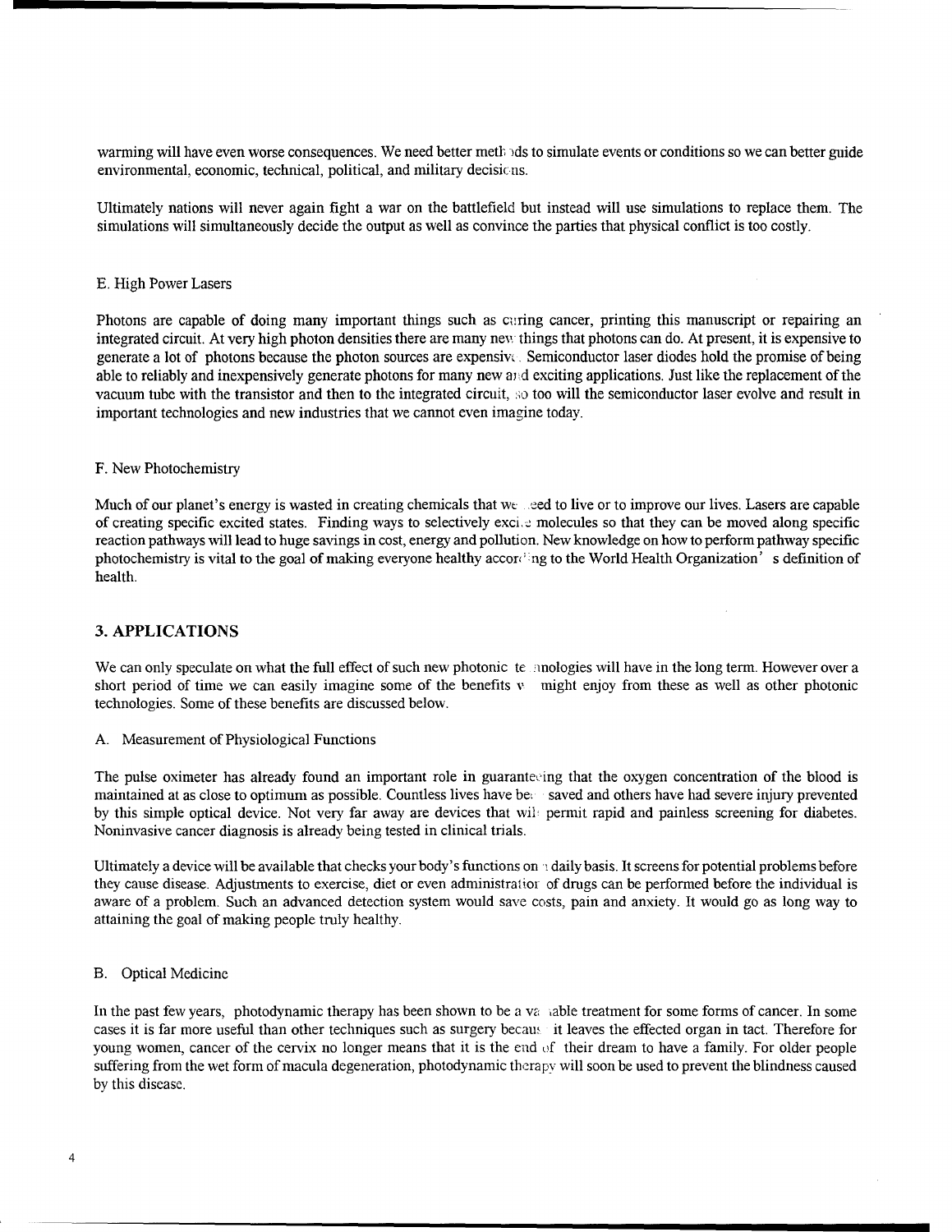New chemicals are being developed that are absorbed faster by the cancer cells and discharged more rapidly by the body. This will make treatment simpler and more effective. Patients may not even need to stay overnight in a hospital. Presently PDT can only be used on cancers that are found on a surface. Techniques are being developed that will be used in the treatment of cancers that are deep inside an organ.

Cosmetic uses of photons for hair removal, port wine stain removal or tattoo removal make it easier for a person to be accepted by society. These applications are far from superficial since they greatly improve the quality of life for those that need them.

Other applications of photonics to medical practice will certainly emerge in the near future for things such as the treatment of stroke, heart disease, healing of wounds and reducing or relieving pain.

#### C. Early Detection of Disease

Cancer screening using Positron Emission Tomography (PET) holds the promise of early detection and cure of this terrible affliction. Injection of fluorodeoxyglucose into the blood stream is current used to uncover cells that are metabolizing at rates faster than those of their neighbors. These cells are then analyzed to determine if they are malignant. Such a screening method could in the near future make an entire city cancer death free.

Light CT uses nonionizing infrared photons to take a three dimensional image of the body. Work is under way in many places around the world to use light CT as a method for detecting breast cancer. This technique could be less expensive than x-ray methods and used safely on all individuals including pregnant women. Other uses of the light CT would be to quickly determine if a stroke is caused by ischemia or a hematoma. Such information is vital in determining the correct treatment. Rapid treatment of stroke can greatly reduce the damage to the brain resulting in a patient that can lead a normal life even after such a severe trauma.

In the future we hope to quantify the health of a person, not just the presence of disease.

#### D. Fiberless Optical Communication

Information is the most important commodity in our society. We are constructing very large and expensive infrastructures to move information from one location to the other. Fiber optics is one of the key technologies for information transport because of the very high capacity available due to wavelength division multiplexing. This technique suffers from the fact that fibers must be placed between locations. At Hamamatsu Photonics we have developed a series of fiberless optical communications systems. These operate by transmitting the optical signals through air. They have the capability to send data, or video without the need for government licenses or owning a right of way. One such a fiberless system is used at sporting events such as golf

tournaments to transmit the video camera output to the broadcaster's trailer or even back to a studio. Such a system was used at the Atlanta Olympics and is now being tested in Hamamatsu City. In our hometown it is being used to connect elementary schools with the city hall. It could also be used to connect remote clinics with the medical school for telemedicine.

#### E. Health Industry for Successful Aging

Many countries will soon suffer from an increase in their average age. In the past such an increase in age would greatly burden society in terms of medical expenses and the cost of financially supporting an aging population. We believe that it is possible to completely eliminate the impact of a graying population by finding ways to reduce the pace and effect of the aging process. At Hamamatsu Photonics we are using photonic technology to understand how locomotion is effected as a person ages. We hope to develop exercises that will prevent the loss of mobility and greatly reduce the probability of an older person falling. While just a small step, it will have a big impact on the quality of life of our seniors.